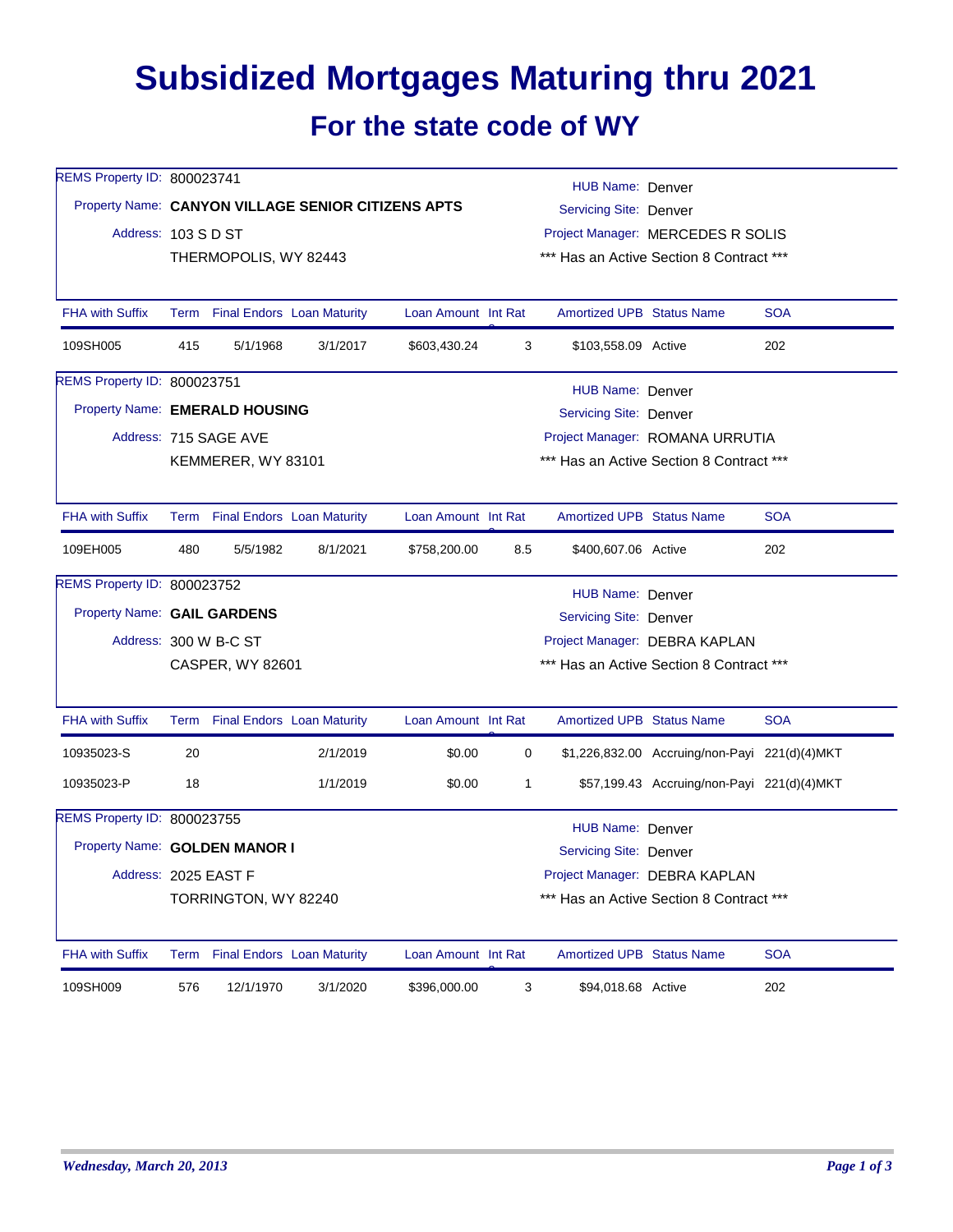| REMS Property ID: 800023756        |                                                                                          |                             |                                          |                     |                               | HUB Name: Denver                         |                                 |            |  |
|------------------------------------|------------------------------------------------------------------------------------------|-----------------------------|------------------------------------------|---------------------|-------------------------------|------------------------------------------|---------------------------------|------------|--|
| Property Name: GOLDEN MANOR II     |                                                                                          |                             |                                          |                     | <b>Servicing Site: Denver</b> |                                          |                                 |            |  |
|                                    |                                                                                          | Address: 2025 East F ST     |                                          |                     |                               | Project Manager: DEBRA KAPLAN            |                                 |            |  |
|                                    |                                                                                          | TORRINGTON, WY 82240        | *** Has an Active Section 8 Contract *** |                     |                               |                                          |                                 |            |  |
|                                    |                                                                                          |                             |                                          |                     |                               |                                          |                                 |            |  |
| <b>FHA with Suffix</b>             |                                                                                          |                             | Term Final Endors Loan Maturity          | Loan Amount Int Rat |                               | <b>Amortized UPB Status Name</b>         |                                 | <b>SOA</b> |  |
| 109EH003                           | 480                                                                                      | 4/1/1982                    | 9/1/2020                                 | \$403,300.00        | 8.5                           | \$196,288.46 Active                      |                                 | 202        |  |
| <b>REMS Property ID: 800023768</b> |                                                                                          |                             |                                          |                     |                               | HUB Name: Denver                         |                                 |            |  |
| Property Name: MOUNTAINVIEW MANOR  |                                                                                          |                             |                                          |                     |                               | Servicing Site: Denver                   |                                 |            |  |
|                                    |                                                                                          | Address: 1001 11TH ST       |                                          |                     |                               | Project Manager: DEBRA KAPLAN            |                                 |            |  |
|                                    |                                                                                          | CODY, WY 82414              |                                          |                     |                               | *** Has an Active Section 8 Contract *** |                                 |            |  |
|                                    |                                                                                          |                             |                                          |                     |                               |                                          |                                 |            |  |
| <b>FHA with Suffix</b>             |                                                                                          |                             | Term Final Endors Loan Maturity          | Loan Amount Int Rat |                               | Amortized UPB Status Name                |                                 | <b>SOA</b> |  |
| 109SH004                           | 519                                                                                      | 1/1/1966                    | 3/1/2015                                 | \$545,565.57        | 3.625                         | \$48,154.34 Active                       |                                 | 202        |  |
| REMS Property ID: 800023780        |                                                                                          |                             |                                          |                     |                               | HUB Name: Denver                         |                                 |            |  |
| Property Name: RENEW               |                                                                                          |                             |                                          |                     |                               | <b>Servicing Site: Denver</b>            |                                 |            |  |
|                                    |                                                                                          | Address: 140 S SHERIDAN AVE |                                          |                     |                               | Project Manager: DEBRA KAPLAN            |                                 |            |  |
|                                    |                                                                                          | SHERIDAN, WY 82801          |                                          |                     |                               | *** Has an Active Section 8 Contract *** |                                 |            |  |
|                                    |                                                                                          |                             |                                          |                     |                               |                                          |                                 |            |  |
| <b>FHA with Suffix</b>             |                                                                                          |                             | Term Final Endors Loan Maturity          | Loan Amount Int Rat |                               | <b>Amortized UPB Status Name</b>         |                                 | <b>SOA</b> |  |
| 109EH002                           | 480                                                                                      | 3/29/1982                   | 5/1/2020                                 | \$1,130,100.00      | 6.875                         | \$468,879.93 Active                      |                                 | 202        |  |
| REMS Property ID: 800023781        |                                                                                          |                             |                                          |                     |                               | HUB Name: Denver                         |                                 |            |  |
| Property Name: RIVERTON MANOR APTS |                                                                                          |                             |                                          |                     |                               | <b>Servicing Site: Denver</b>            |                                 |            |  |
|                                    |                                                                                          | Address: 820-A N FIRST ST   |                                          |                     |                               |                                          | Project Manager: ROMANA URRUTIA |            |  |
|                                    | RIVERTON, WY 82501                                                                       |                             |                                          |                     |                               | *** Has an Active Section 8 Contract *** |                                 |            |  |
|                                    |                                                                                          |                             |                                          |                     |                               |                                          |                                 |            |  |
| <b>FHA with Suffix</b>             | Term                                                                                     |                             | <b>Final Endors Loan Maturity</b>        | Loan Amount Int Rat |                               | <b>Amortized UPB Status Name</b>         |                                 | <b>SOA</b> |  |
| 10944018                           | 480                                                                                      | 9/18/1973                   | 4/1/2013                                 | \$376,400.00        | $\overline{7}$                |                                          | \$0.00 Active                   | 236(j)(1)  |  |
| REMS Property ID: 800023782        |                                                                                          |                             |                                          |                     |                               |                                          |                                 |            |  |
|                                    | <b>HUB Name: Denver</b><br>Property Name: ROCKY MOUNTAIN MANOR<br>Servicing Site: Denver |                             |                                          |                     |                               |                                          |                                 |            |  |
|                                    |                                                                                          | Address: 140 N CHEYENNE ST  |                                          |                     |                               | Project Manager: DEBRA KAPLAN            |                                 |            |  |
|                                    |                                                                                          | POWELL, WY 82435            |                                          |                     |                               | *** Has an Active Section 8 Contract *** |                                 |            |  |
|                                    |                                                                                          |                             |                                          |                     |                               |                                          |                                 |            |  |
| <b>FHA with Suffix</b>             | Term                                                                                     |                             | <b>Final Endors Loan Maturity</b>        | Loan Amount Int Rat |                               | <b>Amortized UPB Status Name</b>         |                                 | <b>SOA</b> |  |
| 109SH003                           | 432                                                                                      | 9/1/1966                    | 11/1/2014                                | \$959,055.05        | 3.625                         | \$73,472.43 Active                       |                                 | 202        |  |